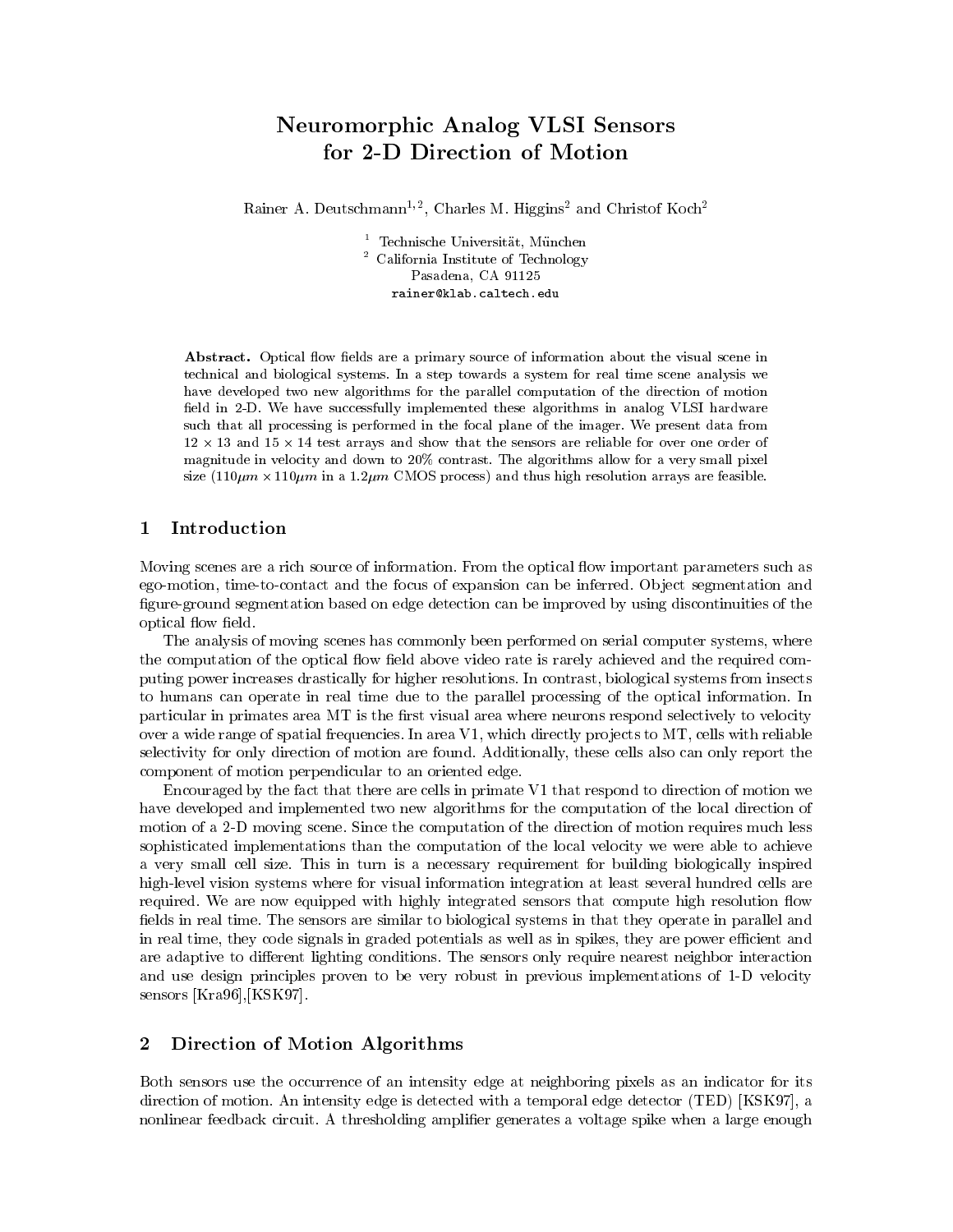temporal intensity change has occured. The voltage spike is fed into the direction of motion circuits, which we describe in sections 2.1 and 2.2 for the 1-D case. Two 1-D direction of motion units per pixel are combined for the 2-D sensor. Each pixel in the array reports the direction of motion in two tri-state currents (positive, zero and negative) representing the X and Y direction. A total of 9 different output combinations is therefore possible, 8 of which indicate the direction of motion in 2-D in steps of 45 degrees, the ninth indicating zero motion. The output currents persist for an adjustable times in  $\mu$  after the formal process to a function  $\alpha$  themselves to zero.

#### 2.1 Facilitate, Trigger and Compare (FTC) Algorithm

When an edge crosses any pixel, locally a facilitation time window is opened. The pixel is now sensitive to receiving a spike signal from any neighbor. As the edge moves on, it will eventually cross a neighboring pixel and initiate a spike. Within the facilitation period  $\eta_{ac}$  this spike from a neighboring pixel can trigger the direction of motion indicator. Which of the two opposing directions has been triggered determines the sign of the sign of the local output current. The local output current last  $\mu$ Figure 1).



Fig. 1. FTC sensor, 1-D block diagram and signal flow: For an edge moving from left to right, first pixel A is facilitated and the voltage  $v_{fac}$  goes low. As the edge crosses pixel  $B_+$  in pixel A the rightward motion indicator is triggered with voltage  $v_{right}$  going migh.  $v_{right} > 0$  and  $v_{left} = 0$  in pixel A are compared and a positive output current is generated indicating that the edge moved to the right. The null-direction output is suppressed because pixel  $B$  has not been facilitated before the leftward motion indicator in pixel  $A$  is triggered.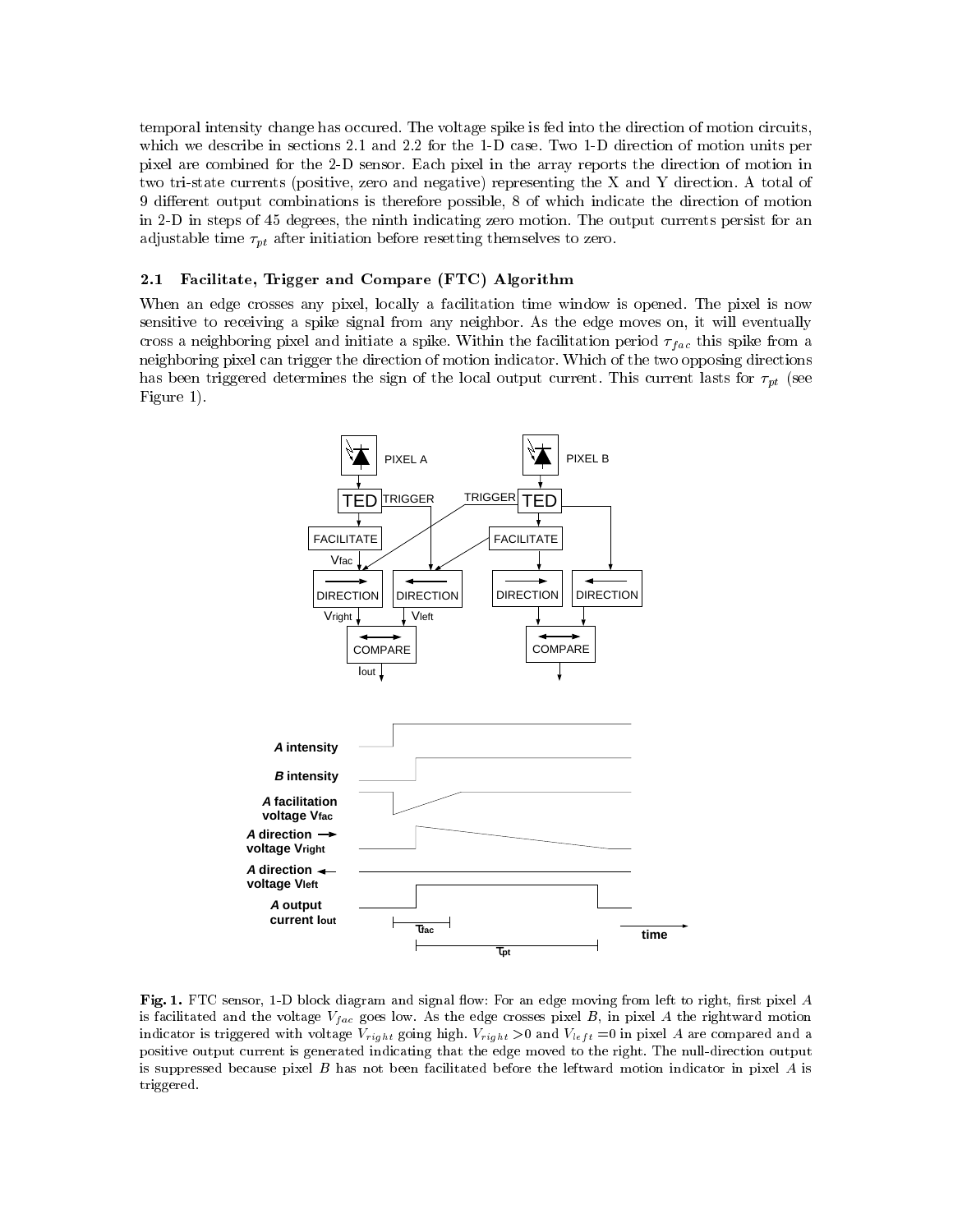#### 2.2 Inhibit-Trigger-Inhibit (ITI) Algorithm

In the ITI algorithm a TED spike due to a moving edge triggers the indicator for both directions with the voltages  $V_{left}$  and  $V_{right}$  going night. The neighboring place which is next crossed by the edge then inhibits the null-direction output, either  $v_{left}$  or  $v_{right}$  is reset to zero. The direction of motion output is computed as the difference of the two opposing direction indicators (see Figure 2).



**Fig. 2.** ITI sensor. As pixel B is crossed by an edge moving from few to right, both  $v_{\text{right}}$  and  $v_{\text{left}}$  are triggered, but no output is reported because the dierence is zero. As the edge passes pixel C, Vlef t is reset to zero and a positive current output indicating rightward motion is generated. Pixels B and A interact similarly to detect an edge moving left, producing a negative current output.

# 3 Results

Both sensors were implemented in a standard  $1.2 \mu m$  analog CMOS process on chips of the physical size 2:2 - 2:2mm. We achieved pixel sizes of 128m - 119m (FTC) and 105m - 115m (ITI) which also for a 12 - 13 and 13  $\,$  and 13  $\,$  13  $\,$  13  $\,$  13  $\,$  13  $\,$  13  $\,$  13  $\,$  13  $\,$  13  $\,$  13  $\,$  13  $\,$  13  $\,$  13  $\,$  13  $\,$  13  $\,$  13  $\,$  13  $\,$  13  $\,$  13  $\,$  13  $\,$  13  $\,$  13  $\,$  13 the chip with serial scanners and are displayed on a Pentium PC. We easily achieve video frame rates and are limited by how fast the computer can handle the data. The real time performance will be maintained even for sensors with higher resolution because of their parallel architecture. On the model includes available chip sizes (4:6 - 1:7mm) arrays with resolutions of 32 - 1:30 - 1:30 - 1:30 - 1:3 achieved.

In sections 3.1 and 3.2 we characterize the performance of the elementary motion detectors over the whole array. In section 3.3 we show sample snapshots of the output of the FTC sensor.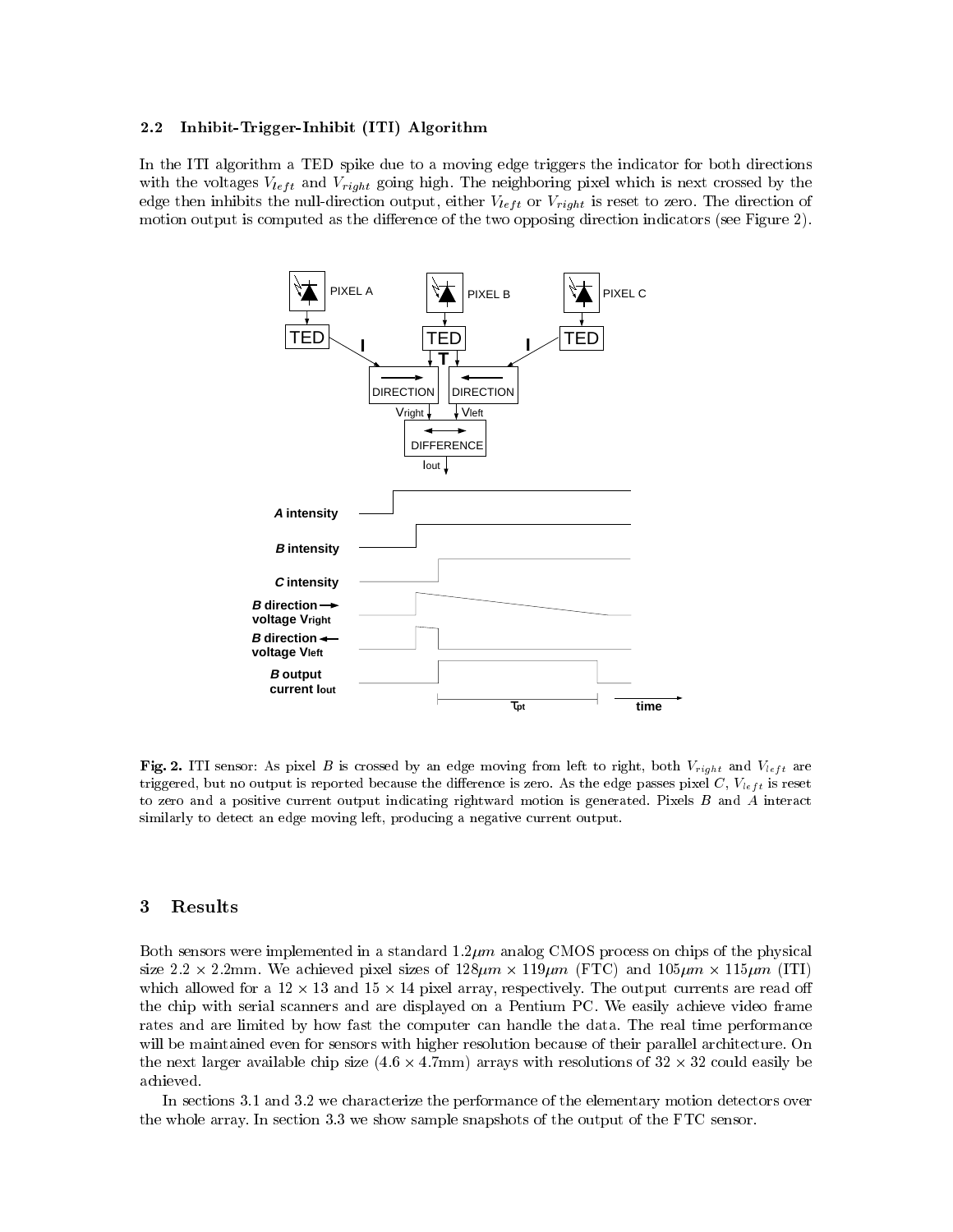#### 3.1 Orientation Tuning Curve

We measured the elementary motion detector response by moving a full-field square wave grating stimulus over the sensor. We varied the stimulus angle while leaving the velocity and contrast of the stimulus constant and recorded the X and Y component of the local direction of motion vector. For very small photoreceptors and an optimal TED we expect the sensors to separate the two dimensional velocity space into four quadrants, for example the  $Y+$  output would respond with a probability of one for stimulus angles from 0 to 180 degrees. The FTC sensor performs very much like this (see Figure 3 left). Due to the finite size of the photoreceptors, the finite pulse length and the probabilistic nature of the TED (not every edge presentation evokes a spike) the velocity space is in fact separated into 8 directions such that for example  $Y+$  responds with a probability less than one for stimulus angles close to 0 or 180 degrees. This is most visible for the ITI sensor (see Figure 3 right and Figure 4).



Fig. 3. Probability of  $Y+$  output (top) and  $Y-$  output (bottom) for different stimulus angles shown for the FTC sensor (left) and the ITI sensor (right). Both sensors separate the velocity space reliably into four quadrants.



Fig. 4. Orientation response of the ITI sensor: Normalized histogram of the response vector angles as the stimulus angle is varied. As expected the reported vector angles vary with the stimulus angle in steps of 45 degrees. Note that there are only 8 possible output directions for a single vector, and that a diagonal response is more probable that a non-diagonal. The FTC chip has an even stronger tendency to respond with diagonal vectors than shown in the plot.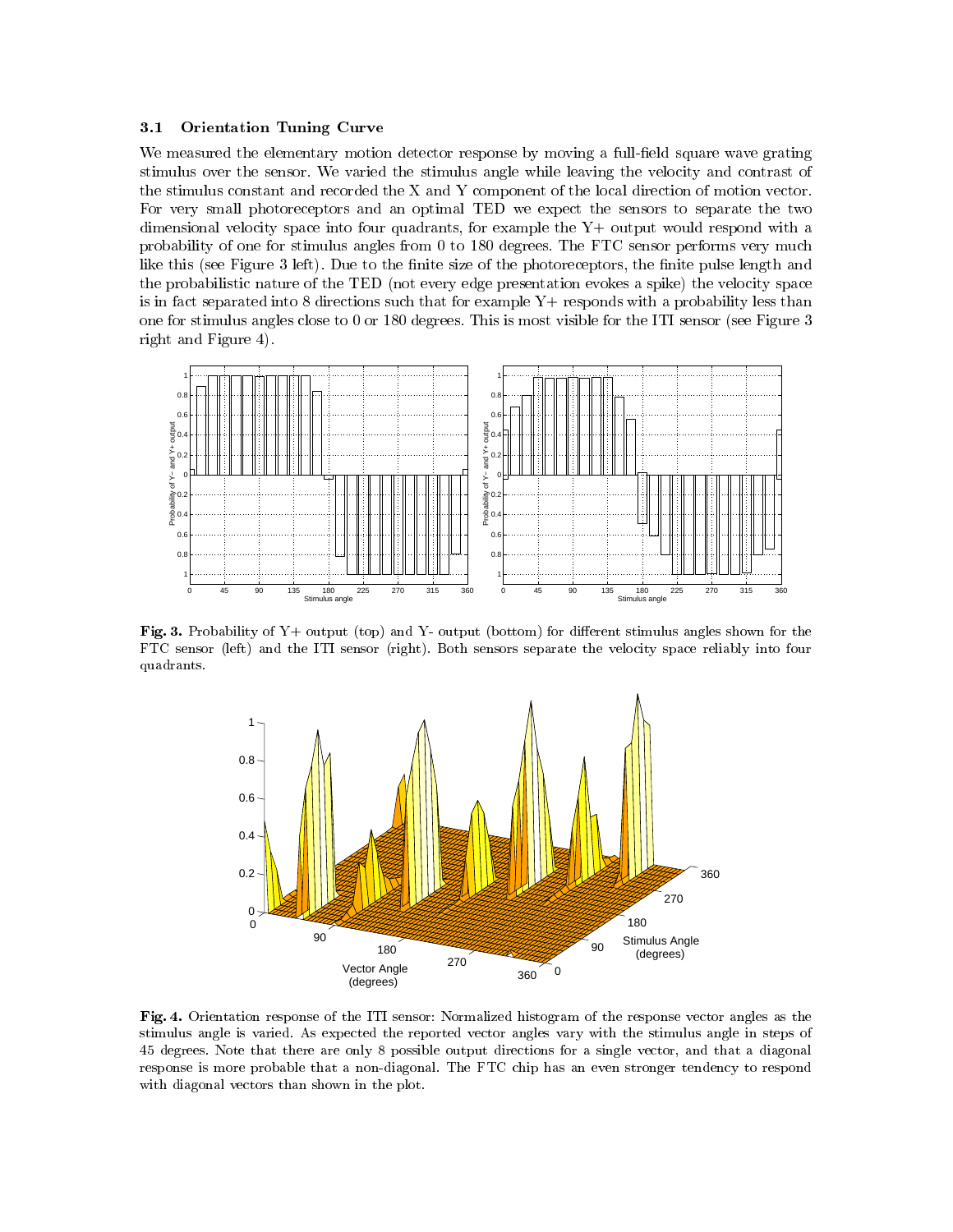#### 3.2 Velocity and Contrast Range

We measured the velocity and contrast ranges over which the correct direction of motion is reported. The sensors are capable of detecting both dark-to-bright and bright-to-dark edges. We present data obtained for bright to dark edges of different contrasts and velocities (see Figure 5). The sensor output was recorded simultaneously for the whole array over multiple stimulus presentations. The output was counted as correct if the reported vector direction was within  $\pm$  22.5 degrees of the stimulus direction. The FTC sensor was able to report the correct direction of motion with a confidence of  $90\%$  for stimulus velocities as low as we could generate them ( $\langle 25 \text{ pixels/s} \rangle$  and as high as  $450$ pixels/s for contrasts above 40%. This velocity range of over one order of magnitude spans most of the biologically relevant velocities. For high contrasts the performance is 100%. The sensor was able to respond to contrasts as low as 10%.



Fig. 5. Correct direction of motion output for the FTC sensor (top plot) and the ITI sensor (bottom plot). Due to a larger layout of the photoreceptor and TED the FTC sensor has a wider range of operation in velocity and contrast.